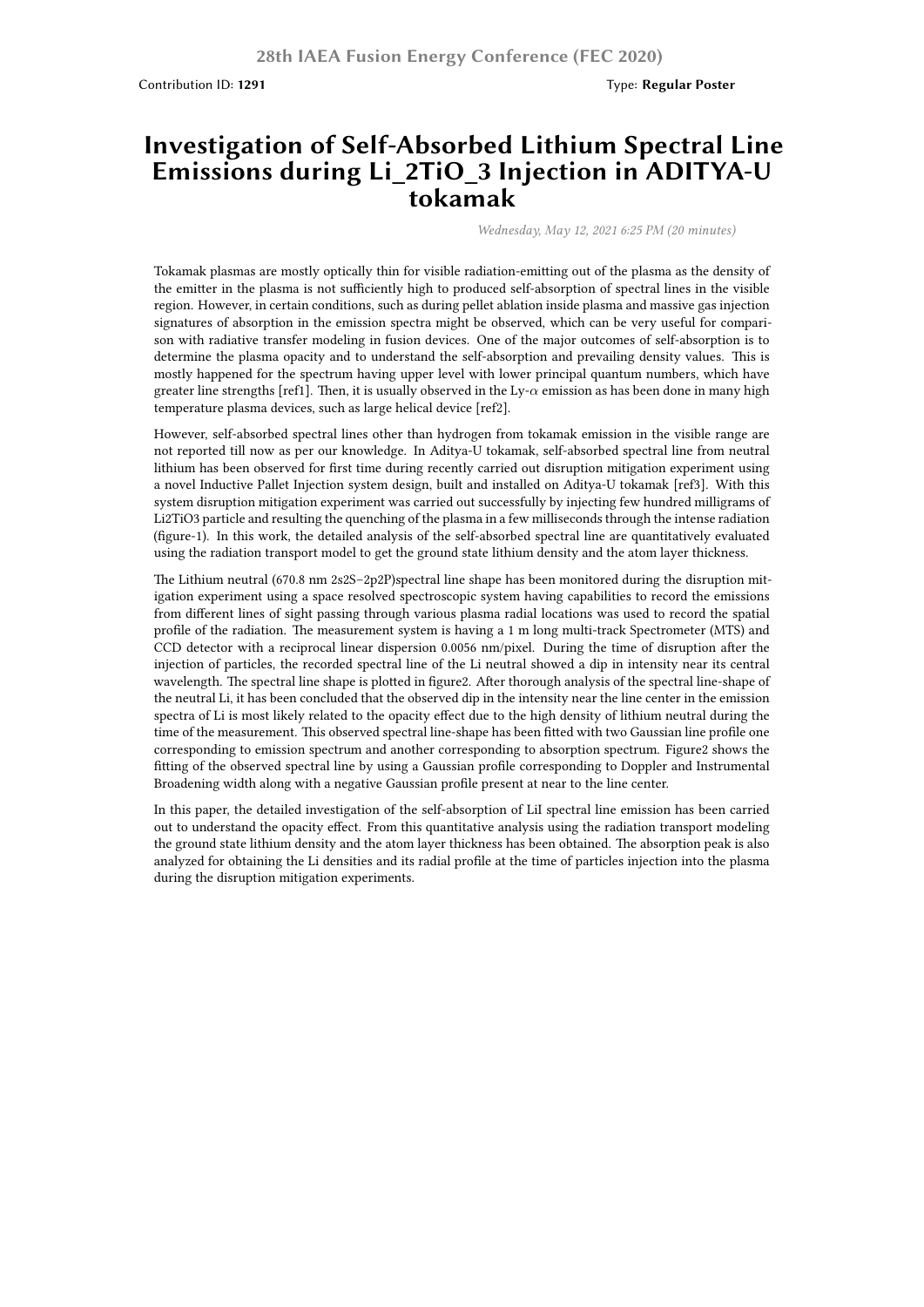

Figure 1: Shot no #33317, a typical IPI discharge of 118 kA plasma current and 58 ms duration (c). IPI pulse present at 52-62 ms (d), this sharply mitigates the plasma disruption after the pulse, which is also reflected in impurity and H $\alpha$  signal (a) & (b).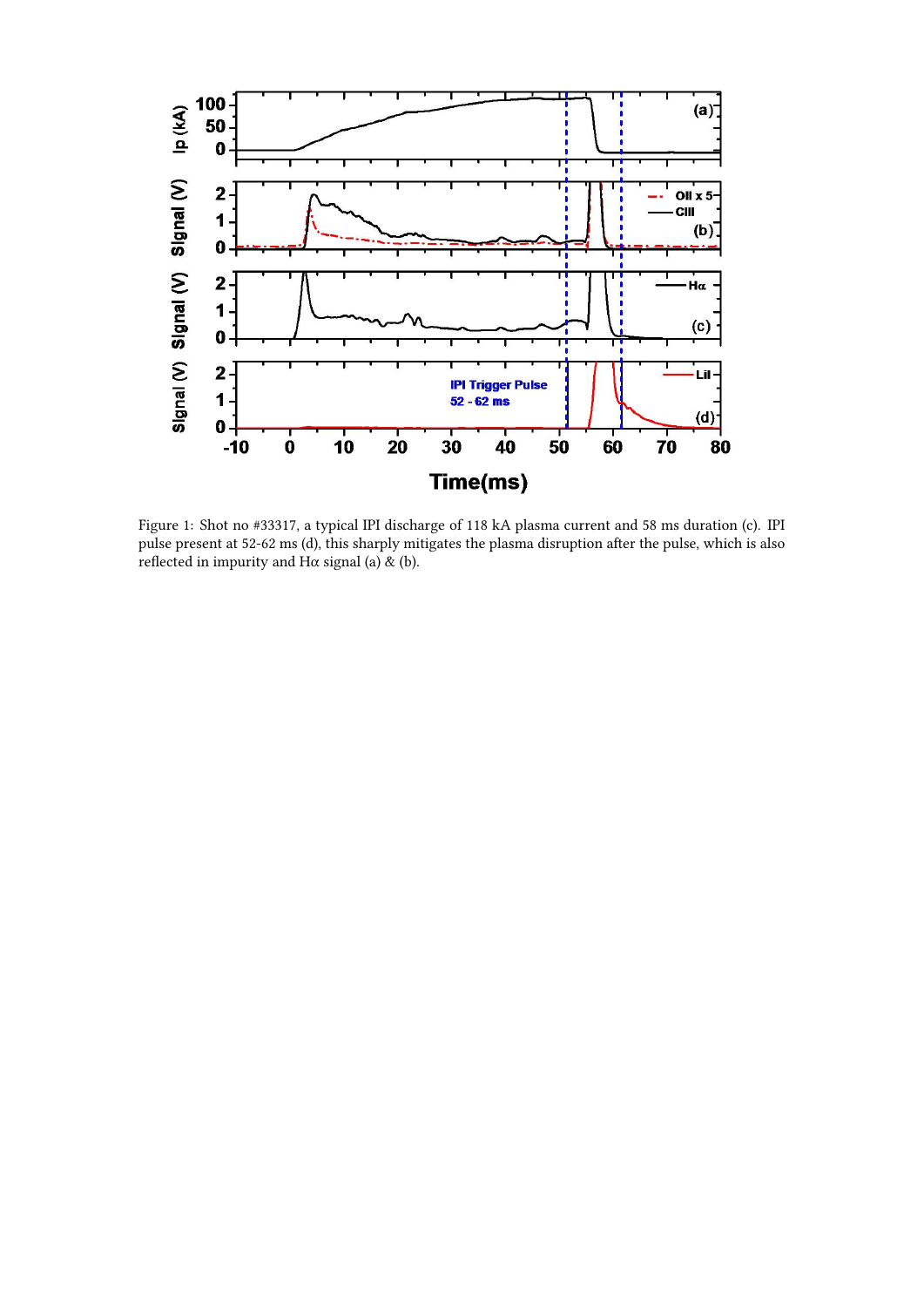

Figure 2: Best fit for the Lithum Gaussian profile dashed simulating Doppler broadening 0.087 nm, also shown convoluted dotted with a 0.04 nm wide Lorentzian instrument function, and finally with opacity added to the initial Gaussian and again convoluted with the instrument function (solid line). The data are shown as solid squares representing individual pixels. The absorption dip near line center is simulated by a negative Gaussian width – 0.0205 nm, plotted with alternating dots and dashes.

References:

- 1. Ghosh, J., et al. "Vacuum ultraviolet measurements on hydrogen resonance lines in the maryland centrifugal experiment." Physics of plasmas 12.3 (2005): 034501.
- 2. Goto M. et al, Plasma Fusion Res. 5, S2089 (2010)
- 3. Paper in this conference by R. L. Tanna et al

## **Affiliation**

The National Institute of Engineering, Mysuru

## **Country or International Organization**

India

**Primary authors:** YADAVA, Nandini (Gujarat University); GHOSH, Joydeep (Institute for Plasma Research); CHOWD-HURI, Malay Bikas (Institute for Plasma Research); MANCHANDA, RANJANA (INSTITUTE FOR PLASMA RE-SEARCH); DEY, Ritu (Institute for Plasma Research); Dr PUNCHITHAYA, Sripathi K. (The National Institute of Engineering, Mysore , Karnataka , India); Dr ISMAYIL (Manipal Institute of Technology MAHE); Ms RAMAIYA, Nilam (Institute for Plasma Research, Bhat, Gandhinagar-382 428, India.); Dr PAHARI , Sambaran (Bhabha Atomic Research Center, Computational Analysis Division); DOSHI, bharatkumar (Institute for plasma research); CHAUD-HURI, Paritosh (Institute for Plasma Research); MACWAN, Tanmay (Institute for Plasma Research); AICH, Suman (Institute for Plasma Research); KUMAR, ROHIT (Institute For Plasma Research); TANNA, RAKESH (Institute for Plasma Research); JADEJA, Kumarpalsinh (Institute for plasma Research); PATEL, Kaushal (Institute for Plasma Research); PATEL, Sharvil (Pandit Deendayal Petroleum University); SHUKLA, Gaurav (Pandit Deendayal Petroleum